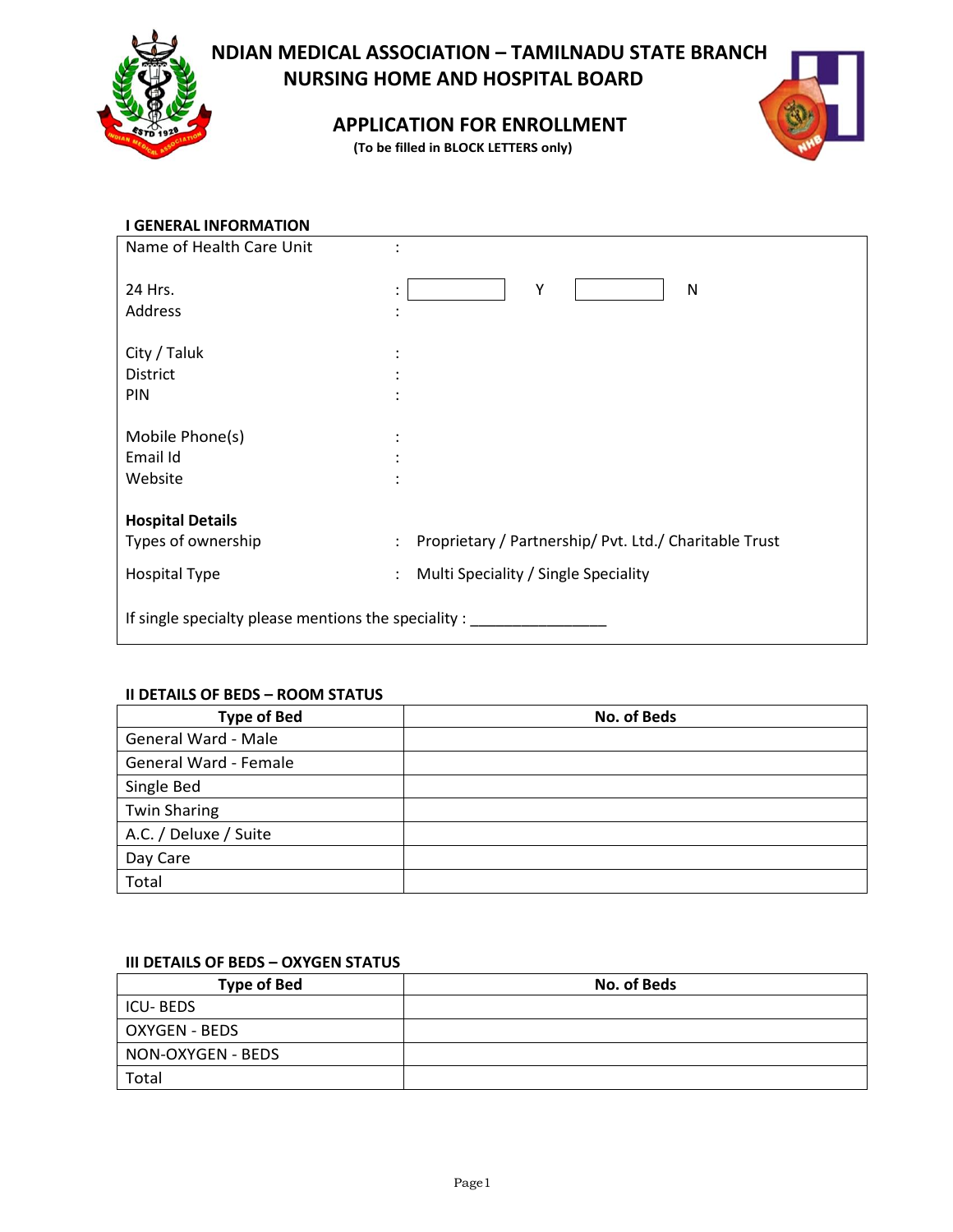# **IV. FACILITIE STATUS**

| <b>Emergency &amp; Casualty</b> | <b>YES</b> | NO             |
|---------------------------------|------------|----------------|
| Intensive Care Unit:            | <b>YES</b> | NO             |
| <b>Operation Theatre</b>        | <b>YES</b> | NO             |
| CSSD/Sterilizations             | <b>YES</b> | <b>NO</b>      |
| Laboratory                      | <b>YES</b> | <b>NO</b>      |
| Pharmacy                        | <b>YES</b> | N <sub>O</sub> |
| Kitchen / Mess                  | <b>YES</b> | NΟ             |
| <b>Bio-Medical Waste Dept.</b>  | <b>YES</b> | NΟ             |

# **V. IMMAGING SERVICES STATUS**

| X-Ray          | <b>YES</b> | ΝO        |
|----------------|------------|-----------|
| Portable X-Ray | <b>YES</b> | <b>NO</b> |
| Ultrasound     | <b>YES</b> | NO        |
| Mammogram      | <b>YES</b> | <b>NO</b> |
| <b>CT-SCAN</b> | <b>YES</b> | <b>NO</b> |
| <b>MRI</b>     | <b>YES</b> | <b>NO</b> |
| PET Scan       | <b>YES</b> | NO        |
| Nuclear Scan   | <b>YES</b> | NO        |

## **VII. NO. OF STAFF**

| Doctors              |  |
|----------------------|--|
| <b>Nurses</b>        |  |
| Pharmacist           |  |
| Technicians          |  |
| Housekeeping workers |  |
| <b>Admin Staffs</b>  |  |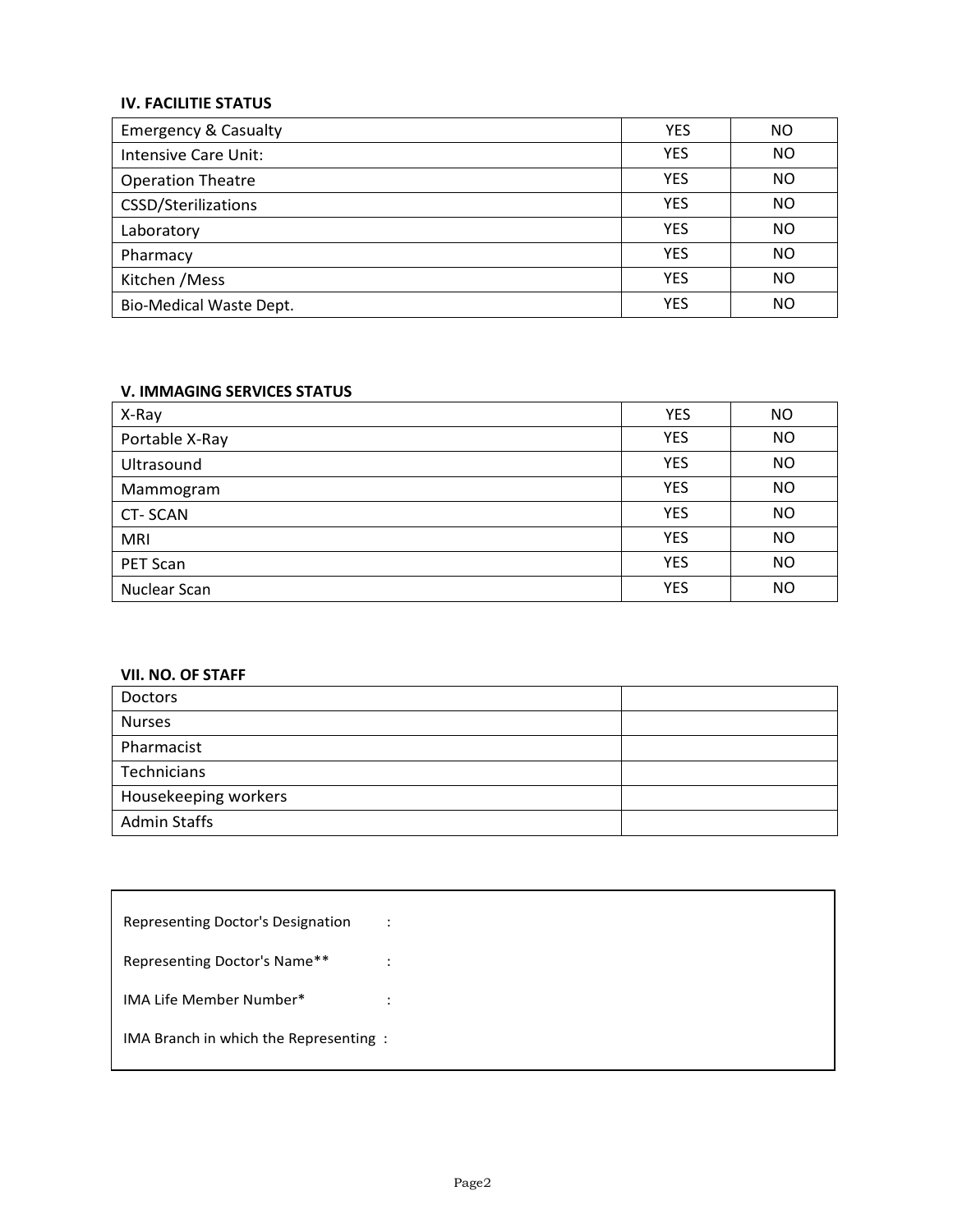#### **DECLARATION**

I hereby declare that my / our establishment will abide by the guidelines given by the Private Hospitals and Nursing Homes Board of IMA now and then, which is a basic qualification for enrollment/renewal in the Board.

I am also aware that the decisions of the State Council of IMA Tamilnadu State Branch are final withregard to any matter concerned with the Private Hospitals and Nursing Homes Board of IMA Tamil Nadu.

### **HOSPITAL SEAL (SIGNATURE OF THE REPRESENTING DOCTOR)**

|--|

The above statements (with special reference to item No....) made by the applicant have been verified to be true and is being recommended for enrolment in the Private Hospital and Nursing Home Board of IMA

**SEAL Signature ofthe President/Secretary/** ofthe Branch Concerned

#### **DETAILS REGARDING ENROLLMENT FEE**

**The Enrollment fee will have to be paid by Demand Draft drawn in favour of "IMA NHB GENERAL FUND" for Rs.5,000/- and "IMA NHB JOURNAL FUND" for Rs. 3,000/- payable at Tirunelveli.**

#### **TOTAL MEMBERSHIP FEE Rs. 8,000/-**

|  | Bank |  | DD No. |
|--|------|--|--------|
|  |      |  |        |

| DD No.: | Jate<br>$\overline{\phantom{a}}$ | Bank | .000.<br>Place<br>Dr. |
|---------|----------------------------------|------|-----------------------|
|         |                                  |      |                       |

This includes renewal of Hospital / Nursing Home in the Nursing Homes Directory and NHB Quarterly Journals.

Special contribution can be raised at the time of need as decided by the State Council for anyspecial activities.